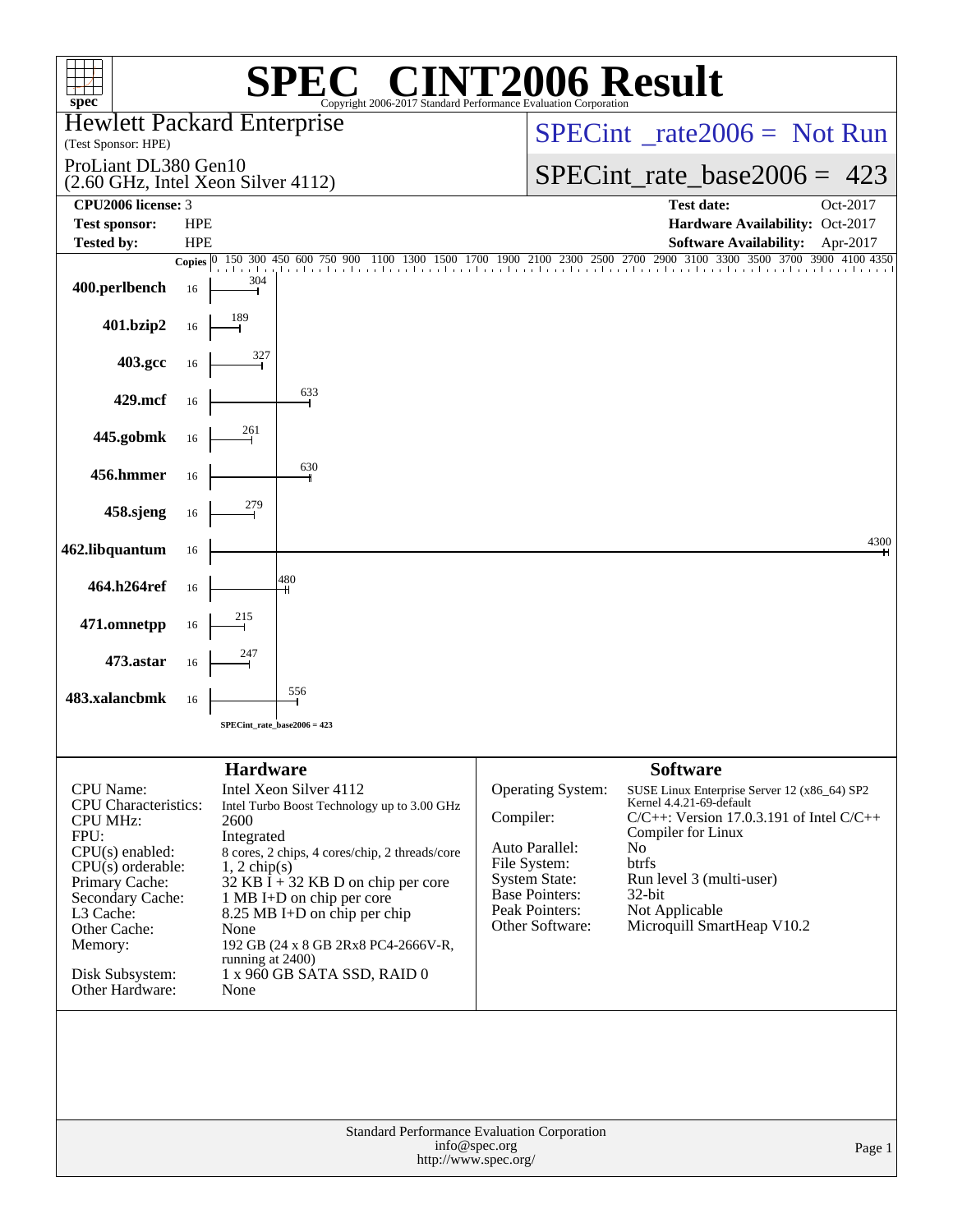

#### Hewlett Packard Enterprise

(Test Sponsor: HPE)

ProLiant DL380 Gen10

(2.60 GHz, Intel Xeon Silver 4112)

SPECint rate $2006 =$  Not Run

## [SPECint\\_rate\\_base2006 =](http://www.spec.org/auto/cpu2006/Docs/result-fields.html#SPECintratebase2006) 423

**[CPU2006 license:](http://www.spec.org/auto/cpu2006/Docs/result-fields.html#CPU2006license)** 3 **[Test date:](http://www.spec.org/auto/cpu2006/Docs/result-fields.html#Testdate)** Oct-2017 **[Test sponsor:](http://www.spec.org/auto/cpu2006/Docs/result-fields.html#Testsponsor)** HPE **[Hardware Availability:](http://www.spec.org/auto/cpu2006/Docs/result-fields.html#HardwareAvailability)** Oct-2017 **[Tested by:](http://www.spec.org/auto/cpu2006/Docs/result-fields.html#Testedby)** HPE **[Software Availability:](http://www.spec.org/auto/cpu2006/Docs/result-fields.html#SoftwareAvailability)** Apr-2017

### **[Results Table](http://www.spec.org/auto/cpu2006/Docs/result-fields.html#ResultsTable)**

|                                                                                                          | <b>Base</b>   |                |       |                |            |                |       |               | <b>Peak</b>    |              |                |              |                |              |  |
|----------------------------------------------------------------------------------------------------------|---------------|----------------|-------|----------------|------------|----------------|-------|---------------|----------------|--------------|----------------|--------------|----------------|--------------|--|
| <b>Benchmark</b>                                                                                         | <b>Copies</b> | <b>Seconds</b> | Ratio | <b>Seconds</b> | Ratio      | <b>Seconds</b> | Ratio | <b>Copies</b> | <b>Seconds</b> | <b>Ratio</b> | <b>Seconds</b> | <b>Ratio</b> | <b>Seconds</b> | <b>Ratio</b> |  |
| 400.perlbench                                                                                            | 16            | 515            | 304   | 519            | 301        | 515            | 304   |               |                |              |                |              |                |              |  |
| 401.bzip2                                                                                                | 16            | 812            | 190   | 818            | <b>189</b> | 826            | 187   |               |                |              |                |              |                |              |  |
| $403.\text{gcc}$                                                                                         | 16            | 393            | 327   | 392            | 329        | 394            | 327   |               |                |              |                |              |                |              |  |
| $429$ .mcf                                                                                               | 16            | 230            | 633   | 231            | 633        | 231            | 632   |               |                |              |                |              |                |              |  |
| $445$ .gobm $k$                                                                                          | 16            | 643            | 261   | 643            | 261        | 643            | 261   |               |                |              |                |              |                |              |  |
| 456.hmmer                                                                                                | 16            | 237            | 630   | 233            | 640        | 237            | 629   |               |                |              |                |              |                |              |  |
| 458.sjeng                                                                                                | 16            | 694            | 279   | 693            | 279        | 694            | 279l  |               |                |              |                |              |                |              |  |
| 462.libquantum                                                                                           | 16            | 76.7           | 4320  | 77.3           | 4290       | 77.1           | 4300  |               |                |              |                |              |                |              |  |
| 464.h264ref                                                                                              | 16            | 738            | 480   | 709            | 500        | 739            | 479   |               |                |              |                |              |                |              |  |
| 471.omnetpp                                                                                              | 16            | 464            | 215   | 467            | 214        | 463            | 216   |               |                |              |                |              |                |              |  |
| $473$ . astar                                                                                            | 16            | 455            | 247   | 455            | 247        | 453            | 248   |               |                |              |                |              |                |              |  |
| 483.xalancbmk                                                                                            | 16            | 198            | 557   | 201            | 551        | 199            | 556   |               |                |              |                |              |                |              |  |
| Results appear in the order in which they were run. Bold underlined text indicates a median measurement. |               |                |       |                |            |                |       |               |                |              |                |              |                |              |  |

### **[Submit Notes](http://www.spec.org/auto/cpu2006/Docs/result-fields.html#SubmitNotes)**

 The numactl mechanism was used to bind copies to processors. The config file option 'submit' was used to generate numactl commands to bind each copy to a specific processor. For details, please see the config file.

### **[Operating System Notes](http://www.spec.org/auto/cpu2006/Docs/result-fields.html#OperatingSystemNotes)**

 Stack size set to unlimited using "ulimit -s unlimited" Transparent Huge Pages enabled by default Filesystem page cache cleared with: shell invocation of 'sync; echo 3 > /proc/sys/vm/drop\_caches' prior to run runspec command invoked through numactl i.e.: numactl --interleave=all runspec <etc> irqbalance disabled with "service irqbalance stop" tuned profile set wtih "tuned-adm profile throughput-performance" VM Dirty ratio was set to 40 using "echo 40 > /proc/sys/vm/dirty\_ratio" Numa balancing was disabled using "echo 0 > /proc/sys/kernel/numa\_balancing"

### **[Platform Notes](http://www.spec.org/auto/cpu2006/Docs/result-fields.html#PlatformNotes)**

 BIOS Configuration: Thermal Configuration set to Maximum Cooling Memory Patrol Scrubbing set to Disabled LLC Prefetcher set to Enabled LLC Dead Line Allocation set to Disabled Workload Pofile set to General Throughput Compute Minimum Processor Idle Power Core C-State set to C1E Sysinfo program /cpu2006/config/sysinfo.rev6993 Continued on next page

> Standard Performance Evaluation Corporation [info@spec.org](mailto:info@spec.org) <http://www.spec.org/>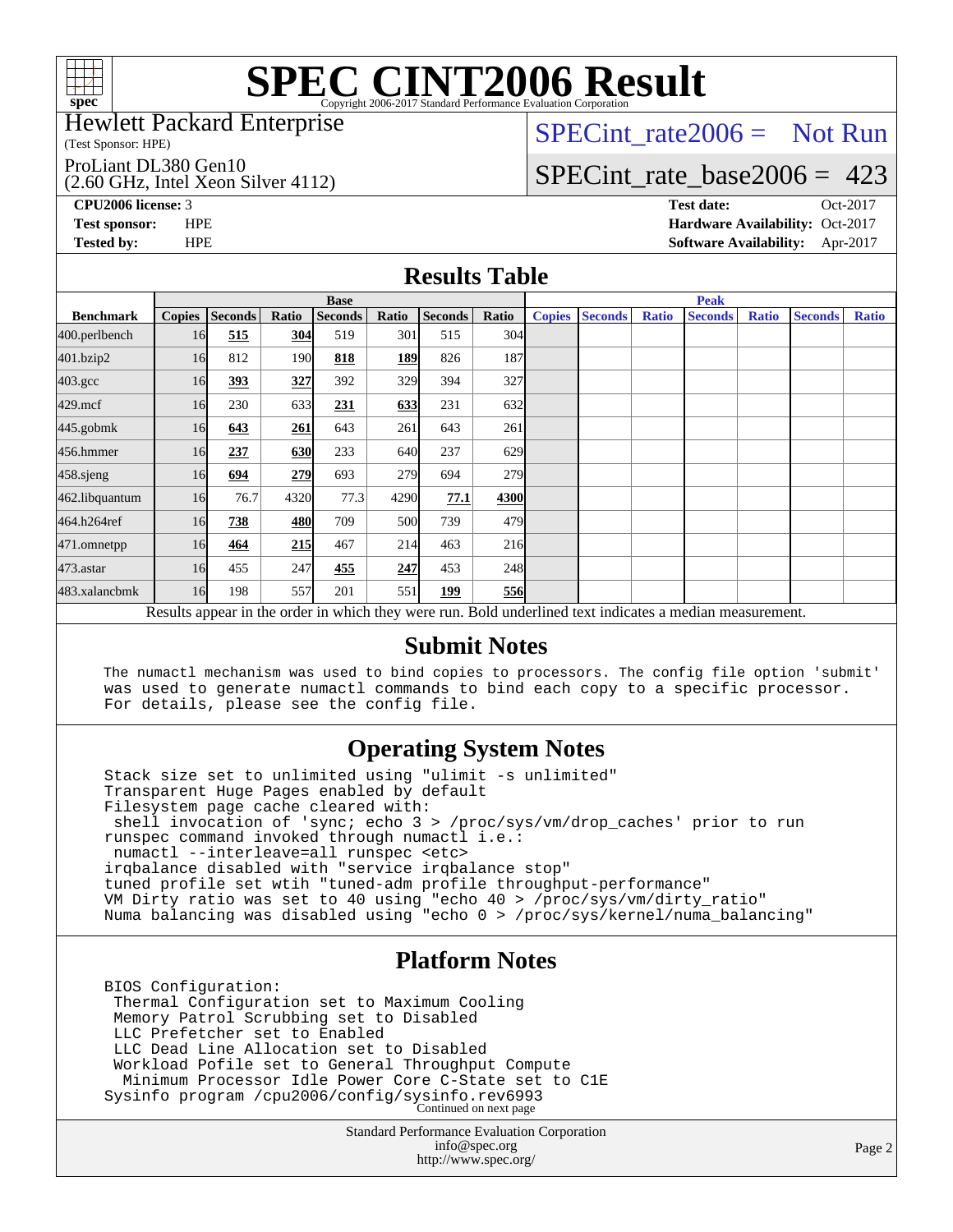

Hewlett Packard Enterprise

(2.60 GHz, Intel Xeon Silver 4112)

(Test Sponsor: HPE)

[SPECint\\_rate2006 =](http://www.spec.org/auto/cpu2006/Docs/result-fields.html#SPECintrate2006) Not Run

ProLiant DL380 Gen10

[SPECint\\_rate\\_base2006 =](http://www.spec.org/auto/cpu2006/Docs/result-fields.html#SPECintratebase2006) 423

**[CPU2006 license:](http://www.spec.org/auto/cpu2006/Docs/result-fields.html#CPU2006license)** 3 **[Test date:](http://www.spec.org/auto/cpu2006/Docs/result-fields.html#Testdate)** Oct-2017 **[Test sponsor:](http://www.spec.org/auto/cpu2006/Docs/result-fields.html#Testsponsor)** HPE **[Hardware Availability:](http://www.spec.org/auto/cpu2006/Docs/result-fields.html#HardwareAvailability)** Oct-2017 **[Tested by:](http://www.spec.org/auto/cpu2006/Docs/result-fields.html#Testedby)** HPE **[Software Availability:](http://www.spec.org/auto/cpu2006/Docs/result-fields.html#SoftwareAvailability)** Apr-2017

### **[Platform Notes \(Continued\)](http://www.spec.org/auto/cpu2006/Docs/result-fields.html#PlatformNotes)**

| <b>Standard Performance Evaluation Corporation</b><br>info@spec.org<br>http://www.spec.org/                                                                                                                                                                                                                                                                                                                       | Page 3 |
|-------------------------------------------------------------------------------------------------------------------------------------------------------------------------------------------------------------------------------------------------------------------------------------------------------------------------------------------------------------------------------------------------------------------|--------|
| SPEC is set to: /cpu2006<br>Continued on next page                                                                                                                                                                                                                                                                                                                                                                |        |
| run-level 3 Oct 17 17:38                                                                                                                                                                                                                                                                                                                                                                                          |        |
| uname $-a$ :<br>Linux sys1-d1380-lic-srvr 4.4.21-69-default #1 SMP Tue Oct 25 10:58:20 UTC<br>2016 (9464f67) x86_64 x86_64 x86_64 GNU/Linux                                                                                                                                                                                                                                                                       |        |
| # Please check /etc/os-release for details about this release.<br>os-release:<br>NAME="SLES"<br>VERSION="12-SP2"<br>VERSION ID="12.2"<br>PRETTY_NAME="SUSE Linux Enterprise Server 12 SP2"<br>ID="sles"<br>ANSI COLOR="0;32"<br>CPE_NAME="cpe:/o:suse:sles:12:sp2"                                                                                                                                                |        |
| From /etc/*release* /etc/*version*<br>SuSE-release:<br>SUSE Linux Enterprise Server 12 (x86_64)<br>$VERSION = 12$<br>PATCHLEVEL = 2<br># This file is deprecated and will be removed in a future service pack or<br>release.                                                                                                                                                                                      |        |
| HugePages_Total: 0<br>Hugepagesize: 2048 kB<br>/usr/bin/lsb_release -d<br>SUSE Linux Enterprise Server 12 SP2                                                                                                                                                                                                                                                                                                     |        |
| From /proc/meminfo<br>MemTotal: 197558352 kB                                                                                                                                                                                                                                                                                                                                                                      |        |
| From /proc/cpuinfo<br>model name : Intel(R) Xeon(R) Silver 4112 CPU @ 2.60GHz<br>2 "physical id"s (chips)<br>16 "processors"<br>cores, siblings (Caution: counting these is hw and system dependent. The<br>following excerpts from /proc/cpuinfo might not be reliable. Use with<br>caution.)<br>cpu cores : 4<br>siblings : 8<br>physical 0: cores 1 2 4 5<br>physical 1: cores 0 2 3 4<br>cache size : 8448 KB |        |
| This section contains SUT (System Under Test) info as seen by<br>some common utilities. To remove or add to this section, see:<br>http://www.spec.org/cpu2006/Docs/config.html#sysinfo                                                                                                                                                                                                                            |        |
| Revision 6993 of 2015-11-06 (b5e8d4b4eb51ed28d7f98696cbe290c1)<br>running on sys1-d1380-lic-srvr Wed Oct 18 05:11:26 2017                                                                                                                                                                                                                                                                                         |        |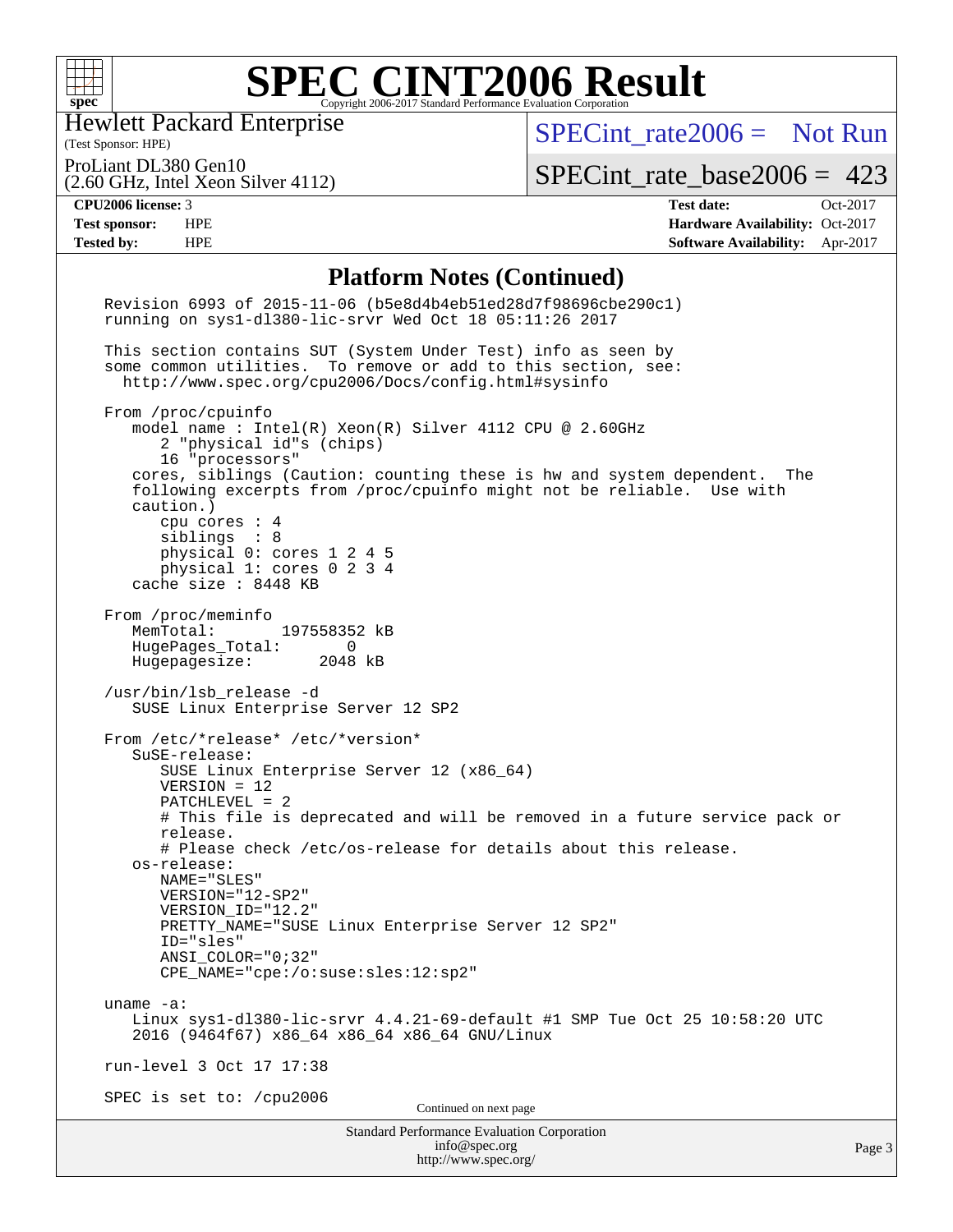

Hewlett Packard Enterprise

(2.60 GHz, Intel Xeon Silver 4112)

(Test Sponsor: HPE)

[SPECint\\_rate2006 =](http://www.spec.org/auto/cpu2006/Docs/result-fields.html#SPECintrate2006) Not Run

ProLiant DL380 Gen10

SPECint rate base  $2006 = 423$ 

**[CPU2006 license:](http://www.spec.org/auto/cpu2006/Docs/result-fields.html#CPU2006license)** 3 **[Test date:](http://www.spec.org/auto/cpu2006/Docs/result-fields.html#Testdate)** Oct-2017 **[Test sponsor:](http://www.spec.org/auto/cpu2006/Docs/result-fields.html#Testsponsor)** HPE **[Hardware Availability:](http://www.spec.org/auto/cpu2006/Docs/result-fields.html#HardwareAvailability)** Oct-2017 **[Tested by:](http://www.spec.org/auto/cpu2006/Docs/result-fields.html#Testedby)** HPE **[Software Availability:](http://www.spec.org/auto/cpu2006/Docs/result-fields.html#SoftwareAvailability)** Apr-2017

#### **[Platform Notes \(Continued\)](http://www.spec.org/auto/cpu2006/Docs/result-fields.html#PlatformNotes)**

Filesystem Type Size Used Avail Use% Mounted on<br>
/dev/sda3 btrfs 489G 41G 448G 9% /  $/\text{dev/sda}$ 3 Additional information from dmidecode:

 Warning: Use caution when you interpret this section. The 'dmidecode' program reads system data which is "intended to allow hardware to be accurately determined", but the intent may not be met, as there are frequent changes to hardware, firmware, and the "DMTF SMBIOS" standard.

 BIOS HPE U30 09/29/2017 Memory: 24x UNKNOWN NOT AVAILABLE 8 GB 2 rank 2666 MHz, configured at 2400 MHz

(End of data from sysinfo program)

### **[General Notes](http://www.spec.org/auto/cpu2006/Docs/result-fields.html#GeneralNotes)**

Environment variables set by runspec before the start of the run: LD\_LIBRARY\_PATH = "/cpu2006/lib/ia32:/cpu2006/lib/intel64:/cpu2006/sh10.2"

 Binaries compiled on a system with 1x Intel Core i7-4790 CPU + 32GB RAM memory using Redhat Enterprise Linux 7.2

### **[Base Compiler Invocation](http://www.spec.org/auto/cpu2006/Docs/result-fields.html#BaseCompilerInvocation)**

[C benchmarks](http://www.spec.org/auto/cpu2006/Docs/result-fields.html#Cbenchmarks):

[icc -m32 -L/opt/intel/compilers\\_and\\_libraries\\_2017/linux/lib/ia32](http://www.spec.org/cpu2006/results/res2017q4/cpu2006-20171031-50479.flags.html#user_CCbase_intel_icc_c29f3ff5a7ed067b11e4ec10a03f03ae)

[C++ benchmarks:](http://www.spec.org/auto/cpu2006/Docs/result-fields.html#CXXbenchmarks)

[icpc -m32 -L/opt/intel/compilers\\_and\\_libraries\\_2017/linux/lib/ia32](http://www.spec.org/cpu2006/results/res2017q4/cpu2006-20171031-50479.flags.html#user_CXXbase_intel_icpc_8c35c7808b62dab9ae41a1aa06361b6b)

### **[Base Portability Flags](http://www.spec.org/auto/cpu2006/Docs/result-fields.html#BasePortabilityFlags)**

| 400.perlbench: -D_FILE_OFFSET_BITS=64 -DSPEC_CPU_LINUX_IA32 |
|-------------------------------------------------------------|
|                                                             |
|                                                             |
|                                                             |
|                                                             |
|                                                             |
|                                                             |
|                                                             |
| 462.libquantum: -D_FILE_OFFSET_BITS=64 -DSPEC_CPU_LINUX     |
|                                                             |
|                                                             |
|                                                             |
| 483.xalancbmk: -D FILE OFFSET BITS=64 -DSPEC CPU LINUX      |
|                                                             |

Standard Performance Evaluation Corporation [info@spec.org](mailto:info@spec.org) <http://www.spec.org/>